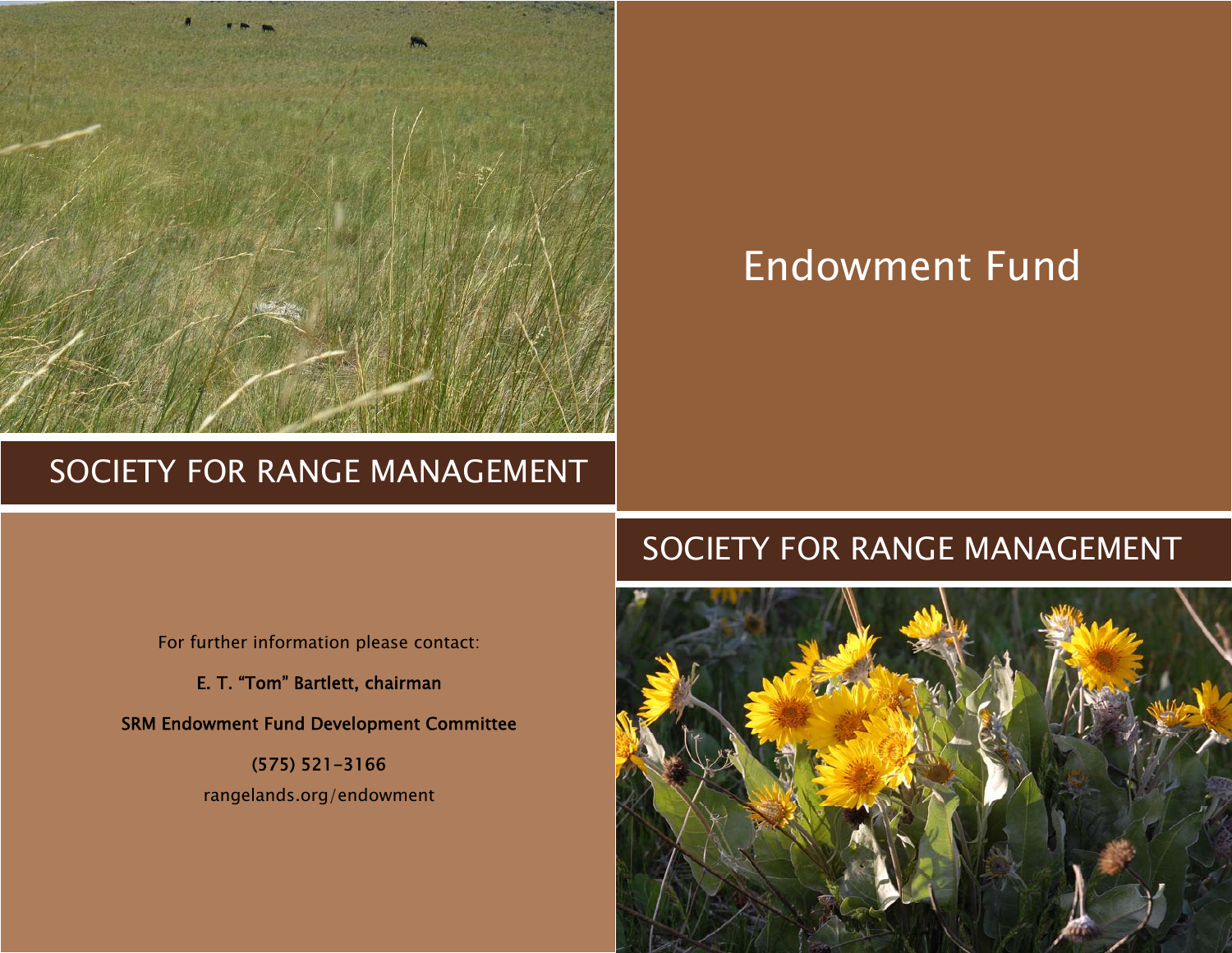## **PERPETUATING AN IDEAL**

The Endowment Fund of the Society for Range Management is for the express purpose of guaranteeing a strong, vital, continuing future for the beliefs we share -- conservation, development and sound ecological management of rangelands worldwide.

During recent years, it has become evident that there is a continuing need to fortify SRM's financial position. The demands of today and tomorrow dictate the expansion of our involvement and range of activities. This Endowment Fund was established by SRM's officers and directors and organized so that designated contributions will never be spent but would generate funds for SRM projects and operation.

## **YOUR PART IN THE FUTURE**

As a leader in the profession of range management you have devoted your time, your heart and your energy by furthering the work of the SRM. Your dedication to this work indicates your desire to perpetuate and advance this worthy cause.

Your personal interest and dedication can be directly sustained through the giving of property or other assets to the SRM En-

# **ABOUT THE SOCIETY FOR RANGE MANAGEMENT**

*The SRM, founded in 1948, is <sup>a</sup> professional organization composed of individuals with a common interest in the study, managemen<sup>t</sup> and rational use of rangelands and related ecosystems. The SRM is recognized exempt from Federal income tax as <sup>a</sup> scientiϔic and educational 501(c) (3) organization. The objectives of the SRM as set forth in its Articles of Incorporation are:*

- *to develop an understanding of range ecosystems and of the principles applicable to the managemen<sup>t</sup> of range resources;*
- *to assist all who work with range resources to keep abreast of new ϔindings and techniques in the science and art of range management;*
- *to improve the effectiveness of range managemen<sup>t</sup> to obtain from range resources the products and values necessary for human welfare;*
- $\Rightarrow$   $\,$  *to create a public appreciation of the economic and social benefits to be obtained from the range environment; and*
- *to promote professional development of its members.*

*Implicit in these objectives is the Society's responsibility to develop among its members <sup>a</sup> sense of identity with the profession, to make positive and imaginative contributions to the ϔield of natural resources managemen<sup>t</sup> and to provide information and guidance to the general public in this area.*



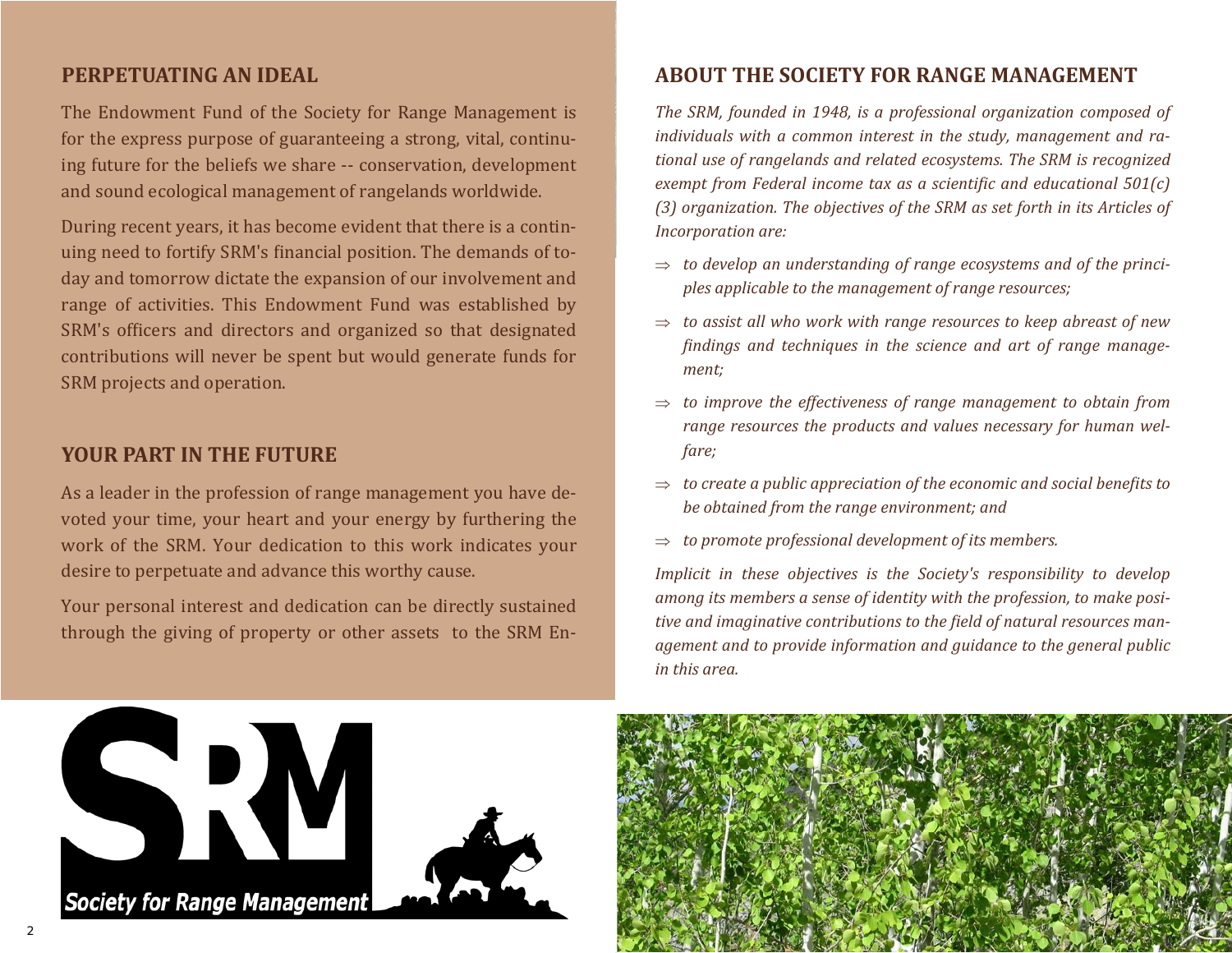

#### **CREATE A TRUST**

You can give a portion of your assets to SRM during your lifetime but retain the income or use of these assets for the rest of your life (and if desired, for the rest of your spouse's life as well). A common method of doing this is by establishing a trust. There are many forms of trusts which can be established to assure income and security for you and your beneficiaries and, at the same time, provide a meaningful gift to SRM.

Your lawyer and financial advisor will be able to devise the trust arrangement which will best meet your desires.

### **CONTRIBUTION POLICY**

The SRM may accept donations of real and/or personal property, subject to limitations imposed by state and federal law. All donations shall be subject to control by the Board of Directors and their discretion in utilization and application of said donations. However, consideration will be given to the donor's wishes concerning which particular fund account and/or accounts the contribution would be applied.

We recommend donors consult tax advisors in regard to any tax consideration that may result from any donation.

dowment Fund.

Once you have decided that the SRM should be included in your giving plans you will find there are many ways open to you, each with its own advantages for your personal situation.

It is important, of course, to consult your estate planner, accountant or attorney in planned giving. They will also be able to advise you about provisions of tax law that may pertain to your own circumstances, and therefore, provide tax calculations beneficial to your estate.

#### **IMPORTANT TAX ADVANTAGES**

Giving to SRM need not involve a personal sacrifice. The tax laws encourage you to support private institutions in carrying out their important public functions. With thoughtful planning, you may be able to give more than you had anticipated, because a portion of what would otherwise be paid in taxes can be directed to SRM.